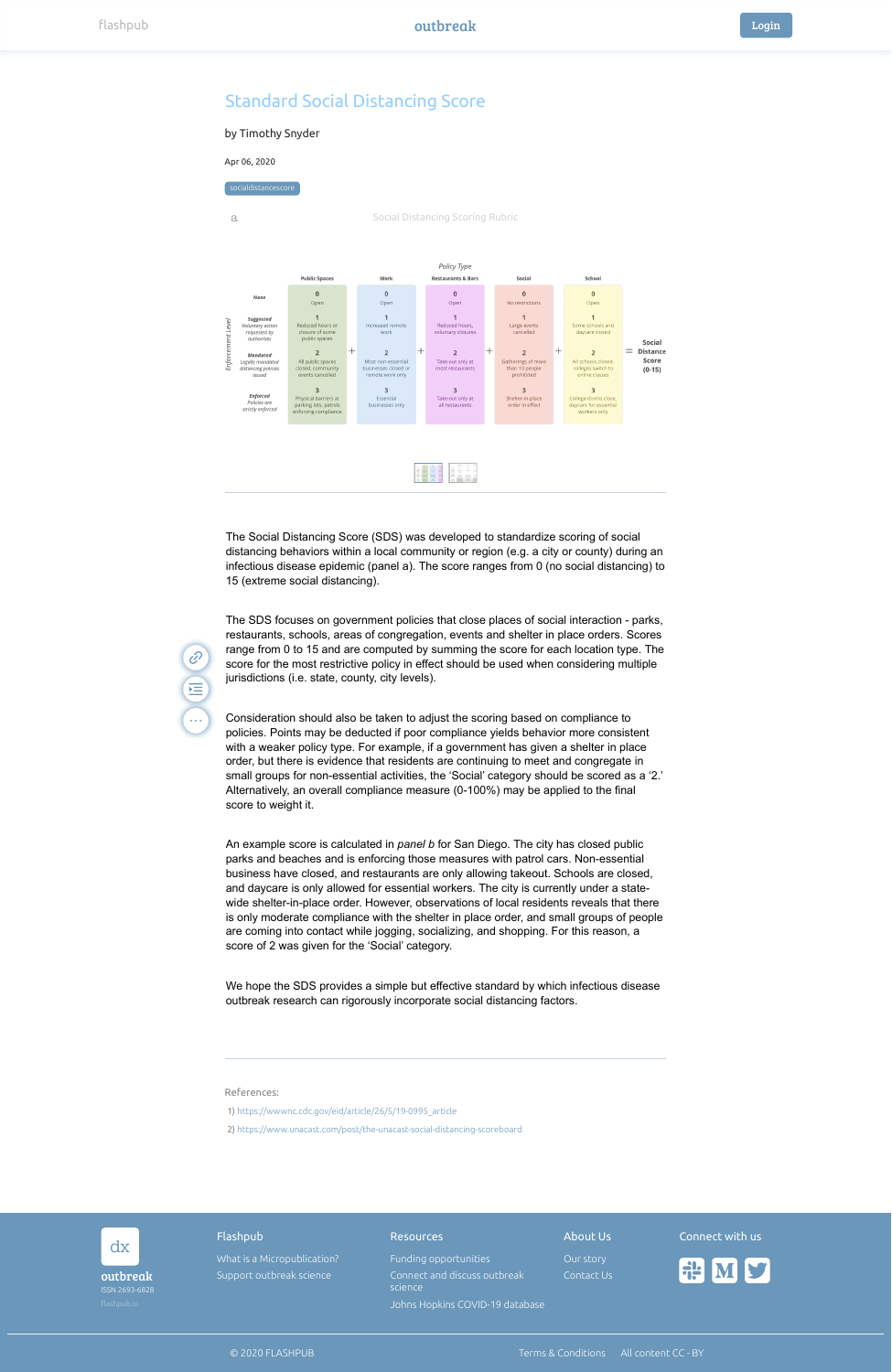Social Distancing Scoring Rubric

# Policy Type

|                                                                      | <b>Public Spaces</b>                                                  |        | Work                                                           |   | <b>Restaurants &amp; Bars</b>        | Social                                             | School                                                        |                                            |
|----------------------------------------------------------------------|-----------------------------------------------------------------------|--------|----------------------------------------------------------------|---|--------------------------------------|----------------------------------------------------|---------------------------------------------------------------|--------------------------------------------|
| None                                                                 | 0<br>Open                                                             |        | $\bf{0}$<br>Open                                               |   | $\bf{0}$<br>Open                     | $\bf{0}$<br>No restrictions                        | $\mathbf{0}$<br>Open                                          |                                            |
| Suggested<br>Voluntary action<br>requested by<br>authorities         | Reduced hours or<br>closure of some<br>public spaces                  |        | Increased remote<br>work                                       |   | Reduced hours,<br>voluntary closures | Large events<br>cancelled                          | Some schools and<br>daycare closed                            | Social                                     |
| <b>Mandated</b><br>Legally mandated<br>distancing policies<br>issued | All public spaces<br>closed, community<br>events cancelled            | $^{+}$ | Most non-essential<br>businesses closed or<br>remote work only | 士 | Take-out only at<br>most restaurants | Gatherings of more<br>than 10 people<br>prohibited | All schools closed,<br>colleges switch to<br>online classes   | <b>Distance</b><br>--<br>Score<br>$(0-15)$ |
| <b>Enforced</b><br>Policies are<br>strictly enforced                 | Physical barriers at<br>parking lots, patrols<br>enforcing compliance |        | Essential<br>businesses only                                   |   | Take-out only at<br>all restaurants  | Shelter-in-place<br>order in effect                | College dorms close,<br>daycare for essential<br>workers only |                                            |